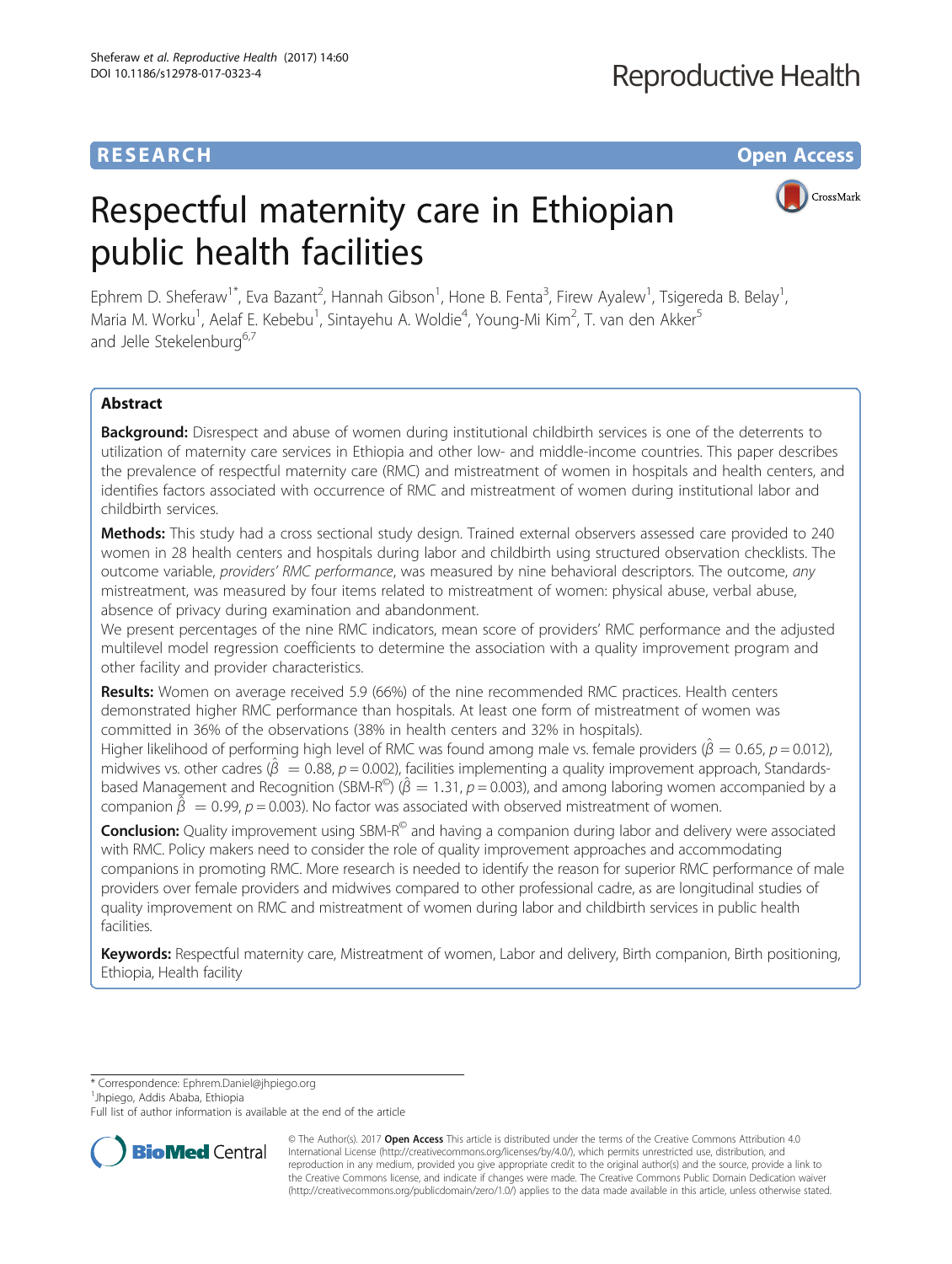# Plain English summary

Disrespect and abuse of women during institutional childbirth services is one of the deterrents to utilization of maternity care services in Ethiopia and other low- and middle-income countries. This paper describes the level of respectful maternity care (RMC) and mistreatment of women reported by women who gave childbirth in health facilities in Ethiopia, and identifies associated factors.

Trained external observers assessed care provided to 240 women in 28 health centers and hospitals during labor and childbirth using structured observation checklists. The outcome variable, providers' RMC performance, was measured by nine behavioral descriptors. The outcome, any mistreatment of women, was measured by four items indicative of mistreatment of women: physical abuse, verbal abuse, absence of privacy during examination and abandonment.

Women on average received six of the nine recommended RMC practices. Health centers demonstrated higher RMC performance than hospitals. Any form of mistreatment of women was committed in more than two-thirds of the observations. Higher likelihood of performing high level of RMC was found among male providers vs. female, midwives vs. other cadres, facilities implementing a quality improvement approach, Standards-based Management and Recognition (SBM- $R^{\circ}$  and among laboring women accompanied by a companion. No factor was associated with observed mistreatment of women during institutional labor and childbirth services. Quality improvement using SBM-R© and having a companion during labor and delivery were associated with RMC. Policy makers need to consider the role of quality improvement approaches and accommodating companions in promoting RMC. More research is needed to identify the reason for superior RMC performance of male providers over female providers and midwives compared to other professional cadre.

# Background

Following the growing evidence on women's experience of mistreatment of women during pregnancy and childbirth across the globe, the World Health Organization (WHO) released a statement on prevention and elimination of disrespect and abuse (D&A) during facilitybased childbirth [[1](#page-10-0)]. The statement advocates for governments and development partners to initiate, support and sustain programs designed to address quality of Maternal and Newborn Health (MNH) services with a strong emphasis on the provision of respectful maternity care (RMC) as an essential component of quality of care [[1](#page-10-0)]. The White Ribbon Alliance defines RMC as an approach that emphasizes the positive interpersonal interactions of women with health care

providers and staff during labor, delivery, and the postpartum period. Absence of D&A by health care providers and other staff alone is not sufficient for provision of RMC; the RMC definition calls for fostering positive staff attitudes and behaviors that are conducive to improved satisfaction of women with their birth experience [[2\]](#page-10-0). Assessing the status of mistreatment of women in health facilities will inform programs engaged in promotion of RMC without losing sight in reducing mistreatment of women.

In Ethiopia, the proportion of childbirths attended by a Skilled Birth Attendant (SBA) in 2014 was 15%, compared to 50–53% in other Sub-Saharan African countries, especially in East Africa [\[3](#page-10-0), [4\]](#page-10-0). In many countries, one of the reasons for low rate of childbirth assisted by SBA is absence of RMC and the actual and perceived high D&A committed by health providers [\[5](#page-10-0)–[8\]](#page-10-0). As elsewhere, in Ethiopia, D&A is a deterrent to women seeking childbirth in health facilities. A 2014 synthesis of evidence from 65 studies on the barriers of facility-based delivery in low-and middle-income countries showed many individual, community, and health system related factors, including mistreatment of women, geographic accessibility, health care costs, perceptions of quality, cultural and personal preferences, and education, contributed to low SBA rates [\[8](#page-10-0)]. This synthesis also noted that health professionals working at health facilities were not sensitive to women's privacy and showed little care in giving them psychological support when women requested it [\[8](#page-10-0), [9](#page-10-0)]. A 2014 study conducted in Addis Ababa at two health centers and one university teaching hospital found that 78% of women reported having experienced some form of D&A [\[10](#page-10-0)]. There was also discrepancy between hospitals and health centers.

The Ethiopian Ministry of Health is highly committed to increasing the rate of SBA-assisted deliveries in health facilities; their health sector transformation plan (HSTP) has a target of 90% skilled birth attendance rate and a reduction of the maternal mortality ratio (MMR) from 420/100,000 live births in 2015 to 199/100,000 live births by 2020 [\[11](#page-10-0)]. The focus in the Health Sector Development Plans III and IV (implemented during 2005–2014) to achieve a higher rate of attended births at health facilities and a reduced MMR was mainly focused on bringing services closer to the community. Ethiopia's Ministry of Health acknowledges, however, that provision of RMC is also a key intervention to bring unreached women to health facilities for maternity care services and thus, an important component in achieving their 2020 goals. To date, some efforts have been made to integrate RMC in the in-service training packages for MNH care, particularly Basic Emergency Obstetrics and Newborn Care (BEmONC) training. The BEmONC training package encourages providers to deliver services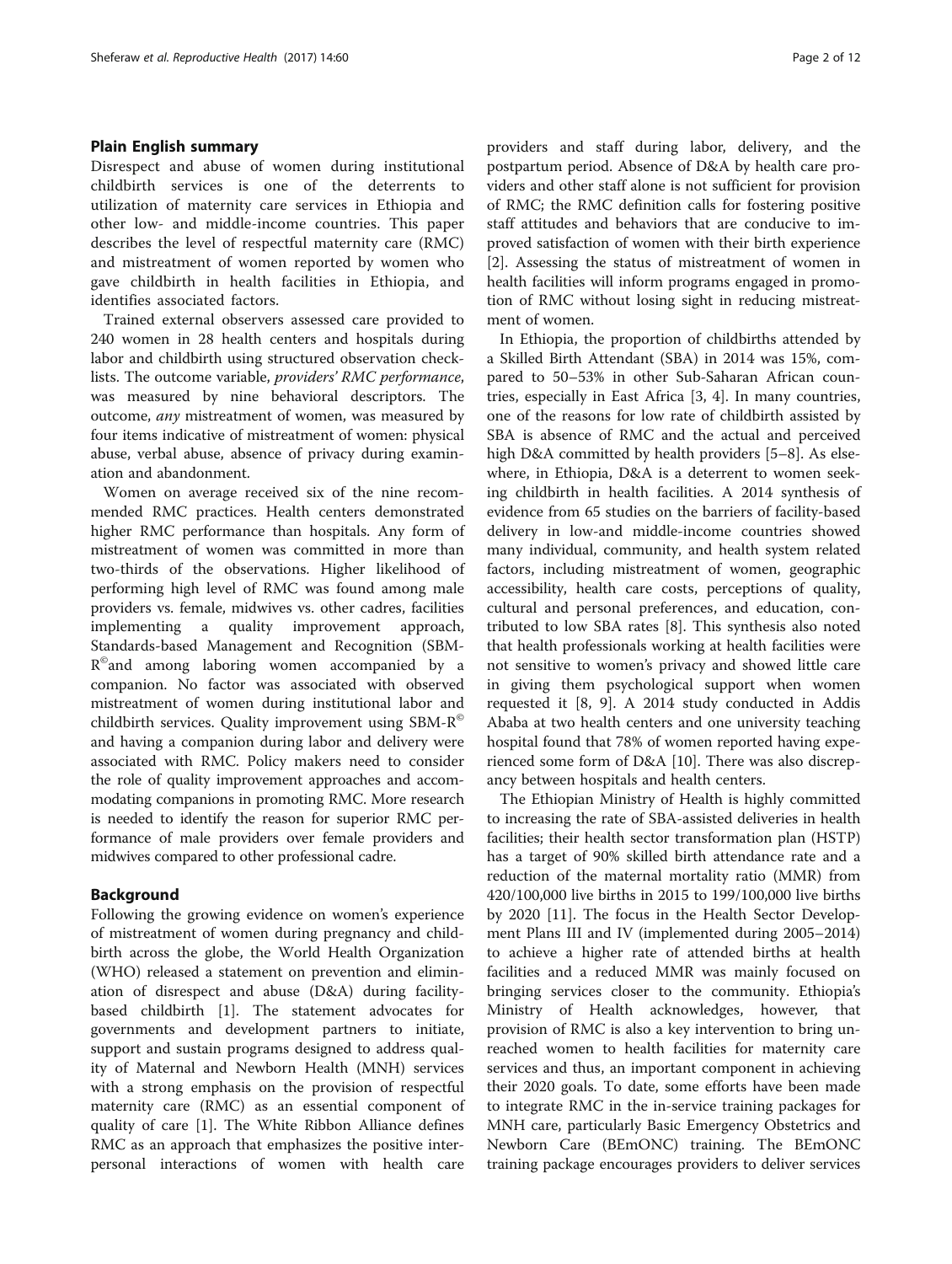that are acceptable to women, that empower women and their families to become active participants in care, protect the rights of women, ensure that all healthcare staff use positive interpersonal communication with women and companions and promote provision of emotional, psychological, and social support to women [[12\]](#page-10-0).

This analysis draws on data from a larger study designed to assess the Standards-Based Management and Recognition (SBM- $R^{\circ}$ ) quality improvement approach that was implemented for two years in Ethiopia. SBM-R<sup>®</sup>is a quality improvement approach developed by Jhpiego that sets evidence-based performance standards and then empowers health-care managers and providers to assess and address gaps between actual and desired performance at their facility [[13\]](#page-10-0). The SBM-R<sup>®</sup> approach to quality improvement comprises four steps:1) defining evidence-based and locally relevant standards 2) assessing the gap between desired and actual performance, designing and implementing interventions to close this gap within health facilities3) periodically measuring progress towards desired performance and 4) rewarding performance [[14](#page-10-0)–[17](#page-10-0)].

The objectives of this manuscript are a) to measure the prevalence of RMC and mistreatment of women in hospitals and health centers and b) to identify factors associated with the observed RMC and mistreatment of women in Ethiopia, including facility- and providerrelated factors.

## Methods

#### Study design

This study used data form the SBM- $R^{\odot}$  quality improvement approach evaluation. This analysis used crosssectional data combining both SBM-R<sup>®</sup> intervention and matched comparison sites. This manuscript focused on the observation of care data and in particular, the respectful maternity care elements.

#### Study setting

Ethiopia uses a three-tier health structure of primary, secondary and tertiary levels. The primary level includes health centers with their satellite health post and primary hospitals. In the secondary and tertiary level, general hospitals and specialized hospitals are included [\[11\]](#page-10-0).

Maternal and Child Health Integrated Program (MCHIP) implemented by Jhpiego used SBM- $R^{\circ}$  as part of a comprehensive package of interventions aimed at improving quality of maternal and newborn health including RMC in Ethiopia for two years between 2002 and 2003. The study was conducted in the four regions of the country namely, Tigray, Amhara, Oromia and SNNP regions. A total of 28 urban and peri-urban health facilities six referral hospitals and 22 health centers were selected.

Half of the facilities participated in the study (three hospitals and eleven health centers) had implemented SBM-R<sup>©</sup> approach.

## Sample size

The unit of analysis for this study was each observation, which represents a unique woman. Providers may have cared for multiple women during the observation period. Sample size for labor and delivery observation in the larger SBM- $R^{\circ}$  evaluation study was calculated to detect a minimum of 20% difference in performance of Active Management of Third Stage of Labor (AMSTL) between SBM-R©intervention and comparison facilities, with 80% statistical power, 95% level of confidence and the recommended value of 1% intraclass correlation coefficient for median value of primary health care research [\[18](#page-10-0)]. The performance of AMSTL for comparison sites was set as 29% using a previous MCHIP quality of care study [\[19](#page-10-0)]. The final sample size was 240 women. A total of 117 providers who were on duty during data collection period were invited for observation. All women who came for labor and delivery and postnatal care were invited for observation.

# Data collection

The study used a structured observation of the providerclient interaction during normal labor and delivery services. Trained assessors were clinicians (bachelor and master's degree level midwives and health officers) and national level BEmONC trainers who were external to the facility, recruited from regions other than their own. Each assessor went through a one-week study training workshop. Data were collected in July and August, 2014. Assessors observed midwives, nurses and health officers who were providing labor and delivery services during day and night. The assessors were not intervening with the care provided to women. In an event where the assessor deemed the safety or life of the mother or newborn in danger, or where the client's status was deteriorating, the assessors were trained to alert a senior clinician to intervene. The observation of women started in the second stage of labor and continued to two hours post-delivery. Two assessors were assigned per facility and each covered two eight hour shifts per day. In each health facility between two and 11 women were observed within two to five days. In 16 of the facilities assessed, 11 women were observed; in the remaining 12 health centers, between two and nine women were observed. The median number of women observed per facility was 11.

### Data quality

To ensure data quality, the study coordinator oversaw the data collection process, closely communicating with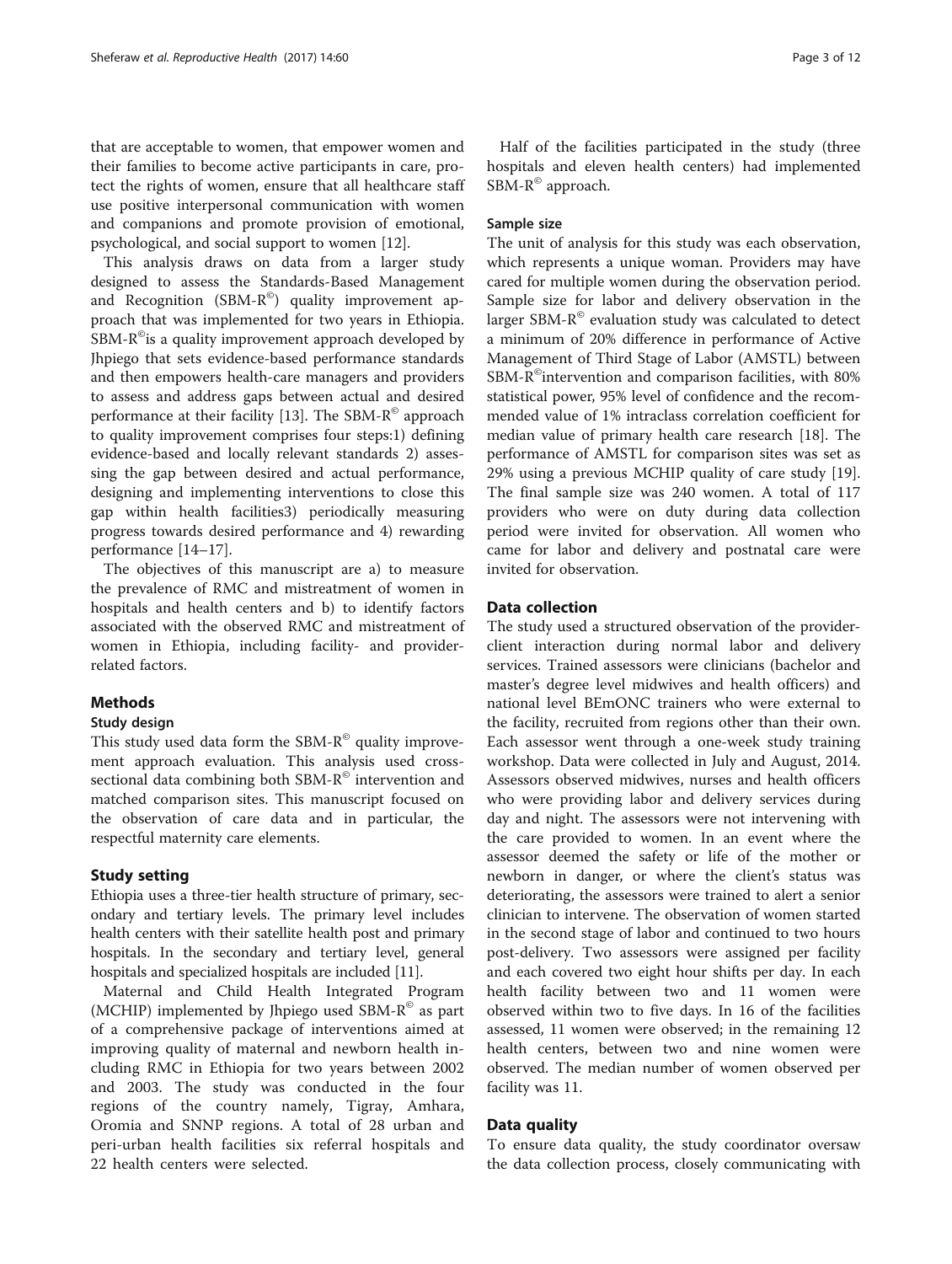the principal investigator and supervisors. Each day, supervisors checked the completeness of observational data collected.

# Measures

The two outcomes of interest (dependent variables) were 'any mistreatment of women' and total number of RMC descriptors practiced by providers. Each element comprising these outcome measures was recorded as dichotomous (observed or not observed). The providers' mistreatment of women and RMC structured observation checklist was adapted from the MCHIP quality of care checklist. The larger study was validated in five countries, including Ethiopia [\[20](#page-10-0)].

The structured RMC observation checklist included 9 items that described desirable provider behaviors. The desirable provider behaviors included: (1) receiving and greeting the pregnant women, (2) explaining each step of the examination, (3) encouraging women to ask questions, (4) responding to women and their companions politely when they asked questions, (5) explaining to women what will happen in labor, (6) encouraging women to walk and change position, (7) ensuring light eating, (8) asking women which position they would like to deliver in and (9) allowing women to give birth in the position they want. The outcome variable was the sum of the nine equally weighted RMC behaviors practiced for each observation and ranged from 0 to 9.

The undesirable provider behaviors reflecting mistreatment of women included 4 items: (1) physical abuse (slapping or hitting women during labor), (2) verbal abuse (making insults or threatening women and or their companions), (3) the absence of privacy during examination and (4) abandonment (leaving women alone during labor). In the Bohren et, al. (2015) typology of mistreatment of women during childbirth, the four items are mapped with four of the seven third-ordered themes [[21\]](#page-10-0). The outcome variable, 'any mistreatment of women' was dichotomous requiring a 'yes' or 'no' response. 'Yes' was marked if any of the above behaviors was observed. RMC ranged between 0 and 100%.

# Data management and analysis

Cleaned observation data were entered twice into CS Pro 5.0 [\[22\]](#page-10-0). Data discrepancies were resolved and the data were exported to STATA 13.0 for further analysis [\[23\]](#page-10-0).

Chi square test for categorical variables were used to compare health workers' practice of mistreatment of women with facility types (health centers and hospitals). Independent samples t-test were used to compare health workers' RMC practices with facility types. Sociodemographic characteristics of observed health workers and facility characteristics were reported using frequency and percentage disaggregated by facility type. Tests of

proportions and relationships between mistreatment of women, RMC and socio-demographic variables were computed at 5% level of significance.

Multivariable, multilevel linear regression for the continuous outcome variable, total RMC score, and multivariable, multilevel logistic regression analysis for the categorical outcome, any mistreatment of women, were used because observation data are hierarchical (i.e. clients are nested within providers, providers are nested with in health facilities). Also, the use of flat (non-clustered) models could underestimate the standard errors of the effect sizes, which consequently can affect decision on null hypothesis. In such data, women observed within same health facility may be more similar to each other than women observed in other health facilities.

Three steps were used to fit multilevel logistic regression and multilevel linear regression models. First, the null, unadjusted model (without predictors) helped determine whether multilevel modeling was needed. Second, bivariate logistic and linear regression models were fitted to identify potential predictors of occurrence of mistreatment of women and practice of RMC for multivariable analysis. Third, multivariable logistic and linear regression models were fitted to identify predictors of occurrence of mistreatment of women and practice of RMC. The interclass correlation coefficients (ICC) for the null model and multivariable model were calculated and used to evaluate the variations explained by facility and provider cluster effects on the outcome variables [\[24\]](#page-10-0). For selection of candidate variables for the multivariate model, p-value of less than 0.25 was used.

The fixed effect sizes of individual and facility-level factors on the total RMC scores were expressed using regression coefficient (β), adjusted regression coefficients  $(\hat{\beta})$ , the 95% Confidence Interval (CI) and p-values. Whereas, the fixed effect sizes of individual and facilitylevel factors on the observed practice of mistreatment of women were expressed using the crude odds ratio (COR), adjusted odds ratio (AOR), the 95% Confidence Interval (CI) and  $p$ -values.

# Ethics

The study protocol was reviewed and approved by the National Ethics Review Committee (NERC) at the Ministry of Science and Technology in Ethiopia. The Johns Hopkins Bloomberg School of Public Health Institutional Review Board in Baltimore, Maryland, USA, indicated the study was exempt from oversight under U.S. legislation, 45 CFR 46.101(b). Recruitment of women and consent process were conducted immediately after arrival at the facility. In this study, each woman interviewed, observed and each provider observed gave informed written consent prior to participation.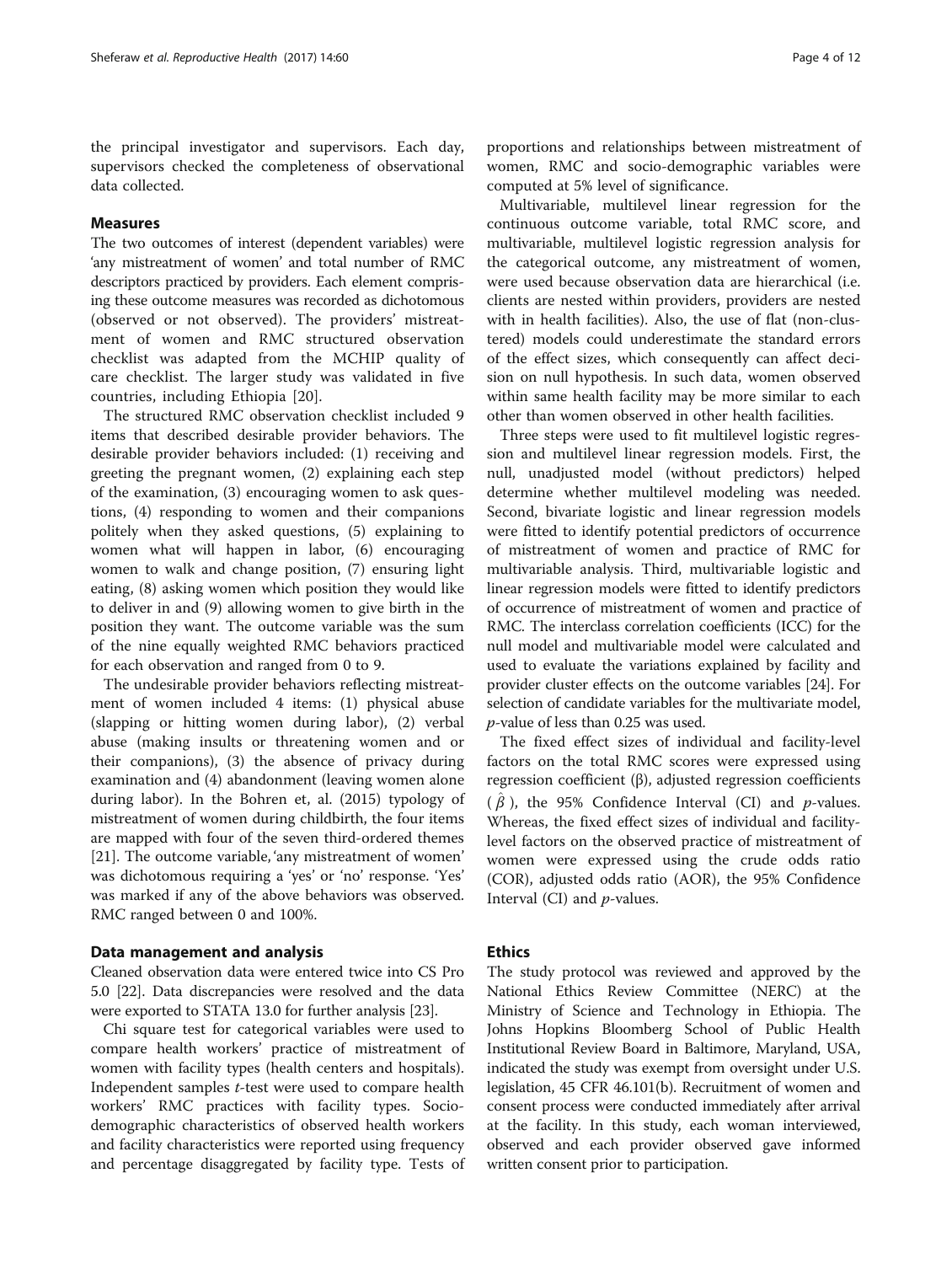## Results

We observed 240 women (175 in health center and 65 in hospitals) during labor and childbirth. The observed deliveries were managed by 117 providers in 28 facilities. An average of two women were observed per provider (range of one to eight). The median number of women observed per facility was 11.

Females provided care in three-fourths of the observations (73% or  $n = 174$ ). Most observations were of deliveries with midwives (78%,  $n = 187$ ), and midwife-assisted deliveries were observed more in hospitals than health centers (94% vs. 72%,  $p < 0.001$ ). Health workers allowed a support person during labor in 84% of observations (86% in health centers and 81% in hospitals) (Table 1).

As shown in Table [2,](#page-5-0) the observations were conducted in 28 health facilities (22 health centers and 6 hospitals). The health centers included for the observation had an average of 646 annual deliveries and the hospitals had an average of 1,974 annual deliveries. On average, health centers had 5.5 beds with a standard error of 0.3 whereas hospitals had 159 beds with a standard error of 4.9. Health centers had an average of 5.8 MNH staff with a standard error of 0.2 and hospitals had an average of 17 MNH staff with a standard error of 0.3.

# Prevalence of respectful maternity care

The most frequently practiced RMC element was ensuring that women take light food, occurring in 83% ( $n =$ 193) observations. The least practiced item was asking women's preference of birth position, observed in only 29%  $(n = 68)$  of the observations. Health centers performed better than hospitals in all nine practices and the differences were statistically significant in the following five practices: receiving and greeting women, encouraging women to ask questions, encouraging walking and changing positions, ensuring women have taken light food and allowing women to give birth in the position she prefers. On average 5.9 (66%) of the 9 recommended RMC descriptors were performed; the average performance in health centers was significantly higher compared to health centers 6.2 (69%) and in hospitals 5.3 (59%),  $p = 0.007$  (Table [3](#page-5-0)).

## Observed practice of mistreatment of women

Of the total 240 observations, in 36%  $(n = 87)$  at least one form of mistreatment of women was observed (Table [3\)](#page-5-0). The element with the highest prevalence was abandonment or being left alone,  $19\%$  ( $n = 43$ ). Verbal abuse occurred in 8% ( $n = 18$ ) of the observations. No statistically significant difference was observed between hospitals and health centers in observed prevalence of these elements of mistreatment of women (Table [4](#page-6-0)).

Table [5](#page-6-0) describes results from multivariate linear regression analysis of facility and provider related factors associated with total RMC score. Midwives were more likely to have higher total RMC score compared to other providers (nurses, health officers and doctors)  $\hat{\beta} = 0.88$ , 95% CI  $(0.32, 1.44)$ ;  $p = 0.002$ . The coefficient was higher among male than female providers  $\left[\hat{\beta} \right] = 0.65$ , 95% CI (0.15, 1.16);  $p = 0.012$ . Facilities that implemented SBM-R approach had a higher RMC score  $[\hat{\beta} = 1.31, 95\%$  CI (0.434, 2.19),  $p = 0.003$ . Women were more likely to have higher RMC scores when birth companions were allowed in labor and delivery rooms  $\hat{\beta} = 0.99, 95\%$  CI (0.335, 1.63),  $p = 0.003$ ). Health centers had a higher RMC score compared to hospitals, although this finding was not statistically significant.

Table 1 Characteristics of Labor and Delivery Observations, by Facility Type (Observations as the unit of analysis)

|                                         | <b>Total Observations</b> |             | Health Center observations |     | Hospital observations |                | p-value (Chi-Square) |
|-----------------------------------------|---------------------------|-------------|----------------------------|-----|-----------------------|----------------|----------------------|
|                                         | %                         | $\mathbb N$ | %                          | N   | %                     | $\mathbb N$    |                      |
| Provider characteristics                |                           |             |                            |     |                       |                |                      |
| Sex                                     |                           |             |                            |     |                       |                |                      |
| Male                                    | 27                        | 65          | 32                         | 55  | 15                    | 10             | $0.009*$             |
| Female                                  | 73                        | 174         | 68                         | 119 | 85                    | 55             |                      |
| Profession                              |                           |             |                            |     |                       |                |                      |
| Midwife                                 | 78                        | 187         | 72                         | 126 | 94                    | 61             | $< 0.001*$           |
| Others (Nurse, doctor, health officers) | 22                        | 53          | 28                         | 49  | 6                     | $\overline{4}$ |                      |
| Region                                  |                           |             |                            |     |                       |                |                      |
| Tigray                                  | 18                        | 44          | 13                         | 22  | 34                    | 22             | 0.864                |
| Amhara                                  | 27                        | 65          | 37                         | 65  | 0                     | 65             |                      |
| Oromiya                                 | 28                        | 66          | 25                         | 44  | 25                    | 22             |                      |
| <b>SNNPR</b>                            | 27                        | 65          | 25                         | 44  | 25                    | 21             |                      |
| Support person allowed during labor     | 84                        | 195         | 86                         | 144 | 78                    | 51             | 0.179                |

\*. P-value significant at 0.05 level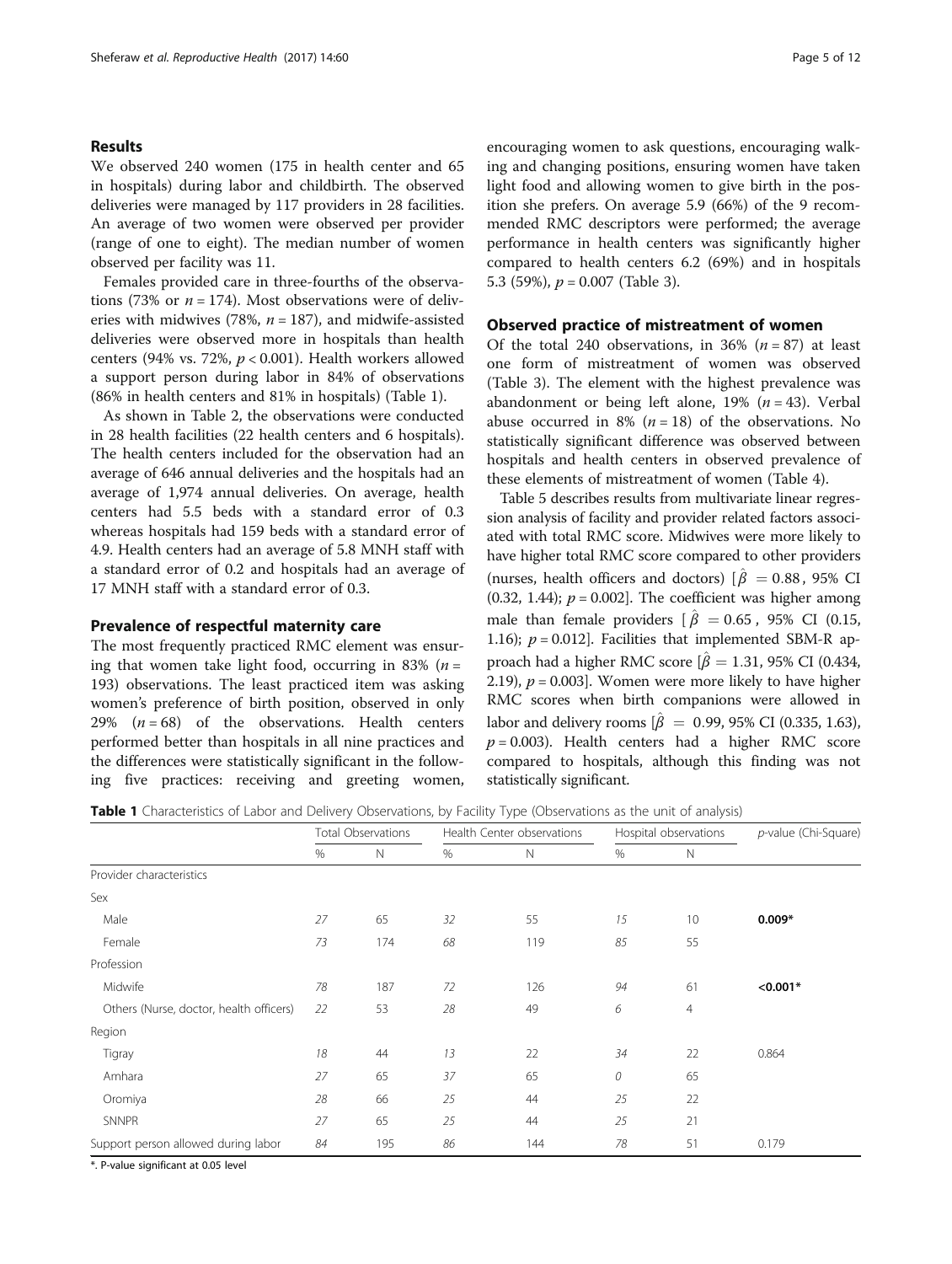| Facility characteristics       | Total $(N=28)$ | Health Centers $(N = 22)$ | Hospitals $(N = 6)$ | p-value (independent sample t-test) |  |
|--------------------------------|----------------|---------------------------|---------------------|-------------------------------------|--|
|                                | mean (SE)      | mean (SE)                 | mean (SE)           |                                     |  |
| Annual deliveries              | 1006 (53)      | 646 (27)                  | 1974 (97)           | $0.012*$                            |  |
| Number of beds                 | 50 (4.8)       | 5.5(0.3)                  | 159(4.9)            | $< 0.001*$                          |  |
| Number of MNH staff            | 9(0.4)         | 5.8(0.2)                  | 17(0.3)             | $< 0.001*$                          |  |
| Number of BEmONC trained staff | 4(0.3)         | 2.3(0.1)                  | 9(0.7)              | 0.069                               |  |

<span id="page-5-0"></span>**Table 2** Characteristics of Facilities Participated in Labor and Delivery Observations

\*. P-value significant at 0.05 level

Table [6](#page-7-0) shows results from multi-level multivariable logistic regression analysis of any mistreatment of women observed in labor and delivery observations as an outcome and provider's facility and provider characteristics variables as explanatory variables. None of the hypothesized provider and facility-related characteristics were associated with observed mistreatment of women.

# Discussion

In this study, carried out in hospitals and health centers of four regions of Ethiopia, labors and births were observed. The analysis revealed the prevalence of RMC and mistreatment of women in hospitals and health centers and identified factors associated with the observed RMC and mistreatment of women.

# Respectful maternity care

On average, a woman received two-thirds of the aspects of RMC assessed. We discuss some of the practices that were least likely to be observed in our study and showed significant variation between hospitals and health centers.

#### Allowing women to choose preferred birthing position

Providers' practice of allowing women to choose their preferred birth positioning occurred at the lowest frequency of all the desired behaviors; only about two in five women in health centers and one in five women in hospitals were given choices for delivery position. Quality statement 6.2 of the WHO standards for improving quality of maternal and newborn care in health facilities states that every woman should receive support to encourage her to adopt the position of her choice during

|                                                     |    | Total $(n = 240)$ | Health Center ( $n = 175$ ) | Hospital $(n = 65)$ | $p$ -value |
|-----------------------------------------------------|----|-------------------|-----------------------------|---------------------|------------|
| Provider:                                           | %  | No.               | $\%$                        | %                   |            |
| receives and greets the pregnant women              | 77 | 181               | 82                          | 63                  | $0.002*$   |
| Don't know or missing                               | 2  | 5                 | 3                           | 0                   |            |
| explains each step of the examination to the women  | 65 | 153               | 69                          | 57                  | 0.092      |
| Don't know or missing                               | 3  | 6                 | 3                           | 0                   |            |
| encourages the women to ask questions               | 39 | 90                | 44                          | 26                  | $0.015*$   |
| Don't know or missing                               | 3  | 7                 | $\overline{4}$              | $\Omega$            |            |
| responds to a women/companion question politely     | 72 | 167               | 74                          | 68                  | 0.328      |
| Don't know or missing                               | 4  | 9                 | 5.                          | 0                   |            |
| explains what will happen in labor to women         | 81 | 188               | 78                          | 88                  | 0.107      |
| Don't know or missing                               | 3  | 8                 | 5                           | 0                   |            |
| encourages women to walk and change position        | 69 | 162               | 73                          | 59                  | $0.027*$   |
| Don't know or missing                               | 3  | 6                 | 3                           | 0                   |            |
| at least once ensures if she has taken light food   | 83 | 193               | 87                          | 73                  | $0.011*$   |
| Don't know or missing                               | 3  | 8                 | 3                           | 3                   |            |
| asks women which position she would like to deliver | 29 | 68                | 33                          | 20                  | 0.052      |
| Don't know or missing                               | 3  | 8                 | 5                           | 0                   |            |
| allowed to give birth in the position she wants     | 38 | 85                | 42                          | 27                  | $0.029*$   |
| Don't know or missing                               | 6  | 15                | 8                           | 2                   |            |
| Average number of RMC Practices performed           | 66 | 5.9               | 69                          | 59                  | $0.007*$   |

**Table 3** Prevalence of RMC services during labor and delivery, by Facility Type, Ethiopia 2014 ( $N = 240$  observations)

\*. P-value significant at 0.05 level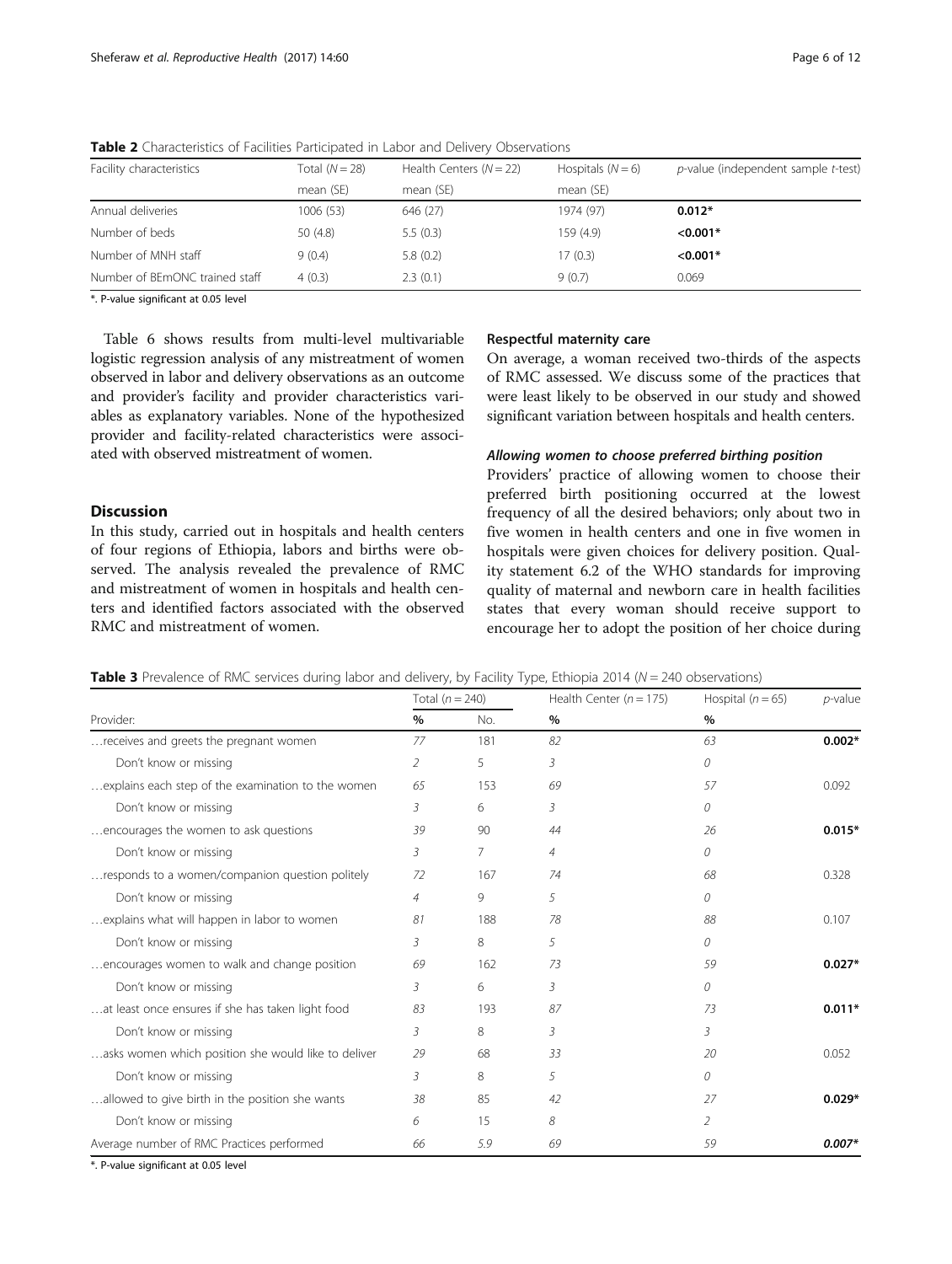|                                                                          |       | $\tilde{}$ | , , ,<br>$\sqrt{2}$ |               |    |          |       |
|--------------------------------------------------------------------------|-------|------------|---------------------|---------------|----|----------|-------|
| Item                                                                     | Total |            |                     | Health Center |    | Hospital |       |
|                                                                          | %     | No.        | $\%$                | No.           | %  | No.      |       |
| Physical abuse                                                           | 9     | 21         | 9                   | 15            | 10 | 6        | 0.973 |
| Verbal abuse                                                             | 8     | 18         | 6                   | 10            | 12 | 8        | 0.117 |
| Privacy violated                                                         | 17    | 40         | 17                  | 29            | 17 |          | 0.951 |
| Abandonment: or being left alone                                         | 19    | 43         | 19                  | 32            | 17 |          | 0.745 |
| Summary Outcome                                                          |       |            |                     |               |    |          |       |
| Any mistreatment of women: At least one<br>form of mistreatment of women | 36    | 87         | 38                  | 66            | 32 | 21       | 0.436 |

<span id="page-6-0"></span>Table 4 Prevalence of mistreatment of women during labor and delivery, by Facility Type

labor [[25\]](#page-10-0). Bohren et al's [\[26](#page-10-0)] systematic review of barriers to institutional delivery found that being asked to adopt unfamiliar birthing positions and having no control over choice of birthing position are important reasons why some women prefer home deliveries. In our study, the practice of allowing preferred positions was significantly higher in health centers than in hospitals. A possible reason for this discrepancy may be the relatively higher client volumes and lower staff-to-patient ratios in hospitals, which may impede providers' ability to offer more individualized care. The low level of practice of allowing women to choose their preferred birthing position could be attributed to the fact that facilities usually do not have physical structures for alternative birth positions (i.e., suitable delivery couches or floor space for

squatting positions). For example, a study in Afar region in Ethiopia showed women preferred a sitting position for delivery but delivery beds that have space for a semisitting position were not available [[27](#page-10-0)]. Providers' lack of training on alternate birth positions, particularly during their pre-service practicum, may also explain why some do not allow women to deliver in their preferred position. Health workers in a study in Bangladesh and Uganda reported that they had not been trained to deliver women in positions other than lying at their backs and thus did not feel confident to do so [[28](#page-10-0), [29](#page-10-0)].

#### Light eating

A majority of women were permitted to take light food during labor and delivery, with health centers

Table 5 Factors Associated with Provision of RMC in Labor and Delivery in Bivariate and Multivariable Multi-level Regression Models (Observation): Outcome variable: Number of RMC practices performed

| Predictor                                               | Bivariate                |                 | Multivariate |                                   |                |            |
|---------------------------------------------------------|--------------------------|-----------------|--------------|-----------------------------------|----------------|------------|
|                                                         | Coefficient<br>$(\beta)$ | 95% CI          | $p$ -value   | Adjusted<br>Coefficient $(\beta)$ | 95% CI         | $p$ -value |
| Cadre                                                   |                          |                 |              |                                   |                |            |
| Midwife (Ref: Others (Nurses, doctors, health officers) | 0.75                     | 0.20, 1.30      | 0.007        | 0.88                              | 0.32,1.44      | $0.002*$   |
| Provider gender                                         |                          |                 |              |                                   |                |            |
| Female (Ref: Male)                                      | $-0.44$                  | $-0.98, 0.09$   | 0.107        | $-0.65$                           | $-1.16, -0.15$ | $0.012*$   |
| Facility type                                           |                          |                 |              |                                   |                |            |
| Health center (Ref: Hospital)                           | 0.94                     | $-0.534,2.15$   | 0.237        | 0.92                              | $-0.106, 1.95$ | 0.079      |
| QI Intervention status                                  |                          |                 |              |                                   |                |            |
| Intervention (Ref: Comparison)                          | 1.29                     | 0.25, 2.34      | 0.016        | 1.31                              | 0.43, 2.19     | $0.003*$   |
| Companion encouraged                                    |                          |                 |              |                                   |                |            |
| Yes (Ref: No)                                           | 1.03                     | 0.358,1.71      | 0.003        | 0.99                              | 0.335, 1.63    | $0.003*$   |
| Region                                                  |                          |                 |              |                                   |                |            |
| Amhara (Ref: Tigray)                                    | 0.68                     | $-0.94, 2.31$   | 0.409        |                                   |                |            |
| Oromiya                                                 | $-1.22$                  | $-2.9, 0.46$    | 0.155        |                                   |                |            |
| <b>SNNPR</b>                                            | $-0.8$                   | $-2.37, 0.77$   | 0.319        |                                   |                |            |
| Annual number of deliveries                             | $-0.0002$                | $-.001,0.0005$  | 0.553        |                                   |                |            |
| Number of MNH staff                                     | $-0.030$                 | $-0.134, 0.074$ | 0.57         |                                   |                |            |
| Number of BEmONC trained staff                          | 0.026                    | $-0.133, .186$  | 0.747        |                                   |                |            |

Notes. Provision of RMC services during labor and delivery was defined as mean percentage score on a total of 10 practices

Variables included in the multivariate are those with p- values of less than 0.25 at bivariate level

\*. P-value significant at 0.05 level. OR, adjusted coefficient, 95% CI, and confidence interval. Ref, reference group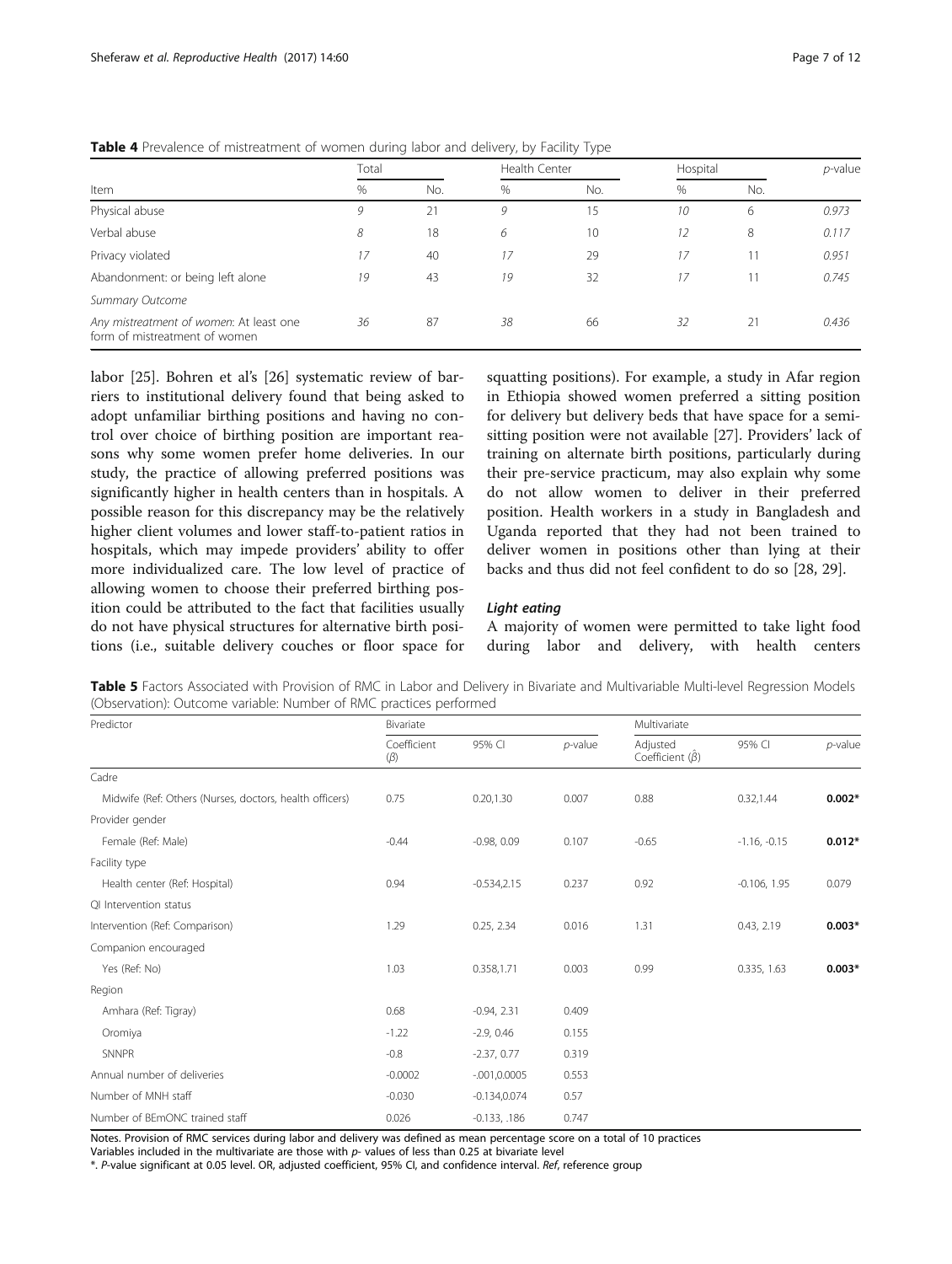| Predictor                                               | Bivariate |            |         |            | Multivariate |            |  |
|---------------------------------------------------------|-----------|------------|---------|------------|--------------|------------|--|
|                                                         | COR       | 95% CI     | p-value | <b>AOR</b> | 95% CI       | $p$ -value |  |
| Cadre                                                   |           |            |         |            |              |            |  |
| Midwife (Ref: Others (Nurses, doctors, health officers) | 0.48      | 0.15, 1.57 | 0.226   | 0.56       | 0.13,2.44    | 0.441      |  |
| Provider gender                                         |           |            |         |            |              |            |  |
| Female (Ref: Male)                                      | 0.85      | 0.29,2.49  | 0.769   |            |              |            |  |
| Facility type                                           |           |            |         |            |              |            |  |
| Hospital (Ref: Health center)                           | 0.65      | 0.06,7.22  | 0.724   |            |              |            |  |
| Intervention status                                     |           |            |         |            |              |            |  |
| Comparison (Ref: Intervention)                          | 5.41      | 0.80,5.41  | 0.083   | 4.65       | 0.51,42.5    | 0.174      |  |
| Companion encouraged                                    |           |            |         |            |              |            |  |
| Yes (Ref: No)                                           | 0.422     | 0.11, 1.60 | 0.205   | 0.48       | 0.11, 2.06   | 0.324      |  |
| Annual number of deliveries                             | 0.99      | 0.99, 1.0  | 0.126   | 1.00       | 0.99, 1.0    | 0.082      |  |
| Number of beds                                          | 0.99      | 0.97,1.01  | 0.445   |            |              |            |  |
| Number of MNH staff                                     | 0.98      | 0.81,1.20  | 0.908   |            |              |            |  |
| Number of BEmONC trained staff                          | 0.73      | 0.51, 1.03 | 0.078   | 1.33       | 0.71, 2.50   | 0.368      |  |
| Region                                                  |           |            |         |            |              |            |  |
| Amhara (Ref: Tigray)                                    | 0.28      | 0.01, 5.7  | 0.408   | 0.23       | 0.01, 5.08   | 0.350      |  |
| Oromiya                                                 | 8.24      | 0.41,165.8 | 0.168   | 7.67       | 0.38, 156.03 | 0.185      |  |
| <b>SNNPR</b>                                            | 7.29      | 0.45,117.9 | 0.162   | 10.88      | 0.62, 192.17 | 0.103      |  |

<span id="page-7-0"></span>Table 6 Factors Associated with Any Mistreatment of Women in Labor and Delivery in Bivariate and Multivariable Multi-level Regression Models (Observation), ( $n = 240$ ): Outcome variable: Any Mistreatment of Women

Notes. Any mistreatment of women during labor and delivery was defined as mean percentage score on a total of 10 aspects. COR crude odds ratio, AOR adjusted odds ratio, 95% CI confidence interval, Ref reference group

encouraging this more frequently than hospitals. The practice occurred much more frequently than in a previous study in Ethiopia in 2012 that reported only 40% of women were allowed food or fluid intake during labor and delivery [\[20\]](#page-10-0). The reason for the higher rate in our study could be the result of exposure of providers to the inservice BEmONC training that includes an RMC session focused on interpersonal communication skill of providers, respecting culture, belief and values of clients [\[30\]](#page-10-0).

## Birth companions

Birth companions can improve experiences of women during labor and delivery; this is articulated in a statement by the World Health Organization [\[31\]](#page-10-0). One of the promising findings of this study was health workers' frequent practice of allowing a support person to be with women during labor. Four in five women were allowed to have a support person during labor, with no significant difference between health centers and hospitals. The finding was promising compared to another qualitative study, in Tanzania, that reported women felt ignored and neglected during child birth because family members or companions were not allowed to provide support [[32](#page-10-0)]. Similarly, a study conducted in Jordan also revealed that women felt dissatisfied with the health system when they were not allowed to have a support person in delivery room [\[33\]](#page-10-0).

## Provider and facility factors

Several socio-demographic and health facility factors were found to be related to observed RMC practices. First, the type of health worker was significantly associated with provision of RMC care; midwives were better RMC service providers compared to nurses, health officers and doctors perhaps because their training focuses primarily on maternity care. In Ethiopia MNH service is provided by midwives, nurses, health officers and doctors. A Cochrane review on midwife-led models of care for childbirth in high income countries showed that midwife-led care was beneficial particularly for normalizing and humanizing childbirth [[34](#page-10-0)].

Surprisingly, male providers were observed engaging in RMC practices more frequently than female providers. This finding is difficult to interpret and runs counter to stereotype of women being more empathic and caring than men. A clue from a study of nurses' abuse of patients in South Africa concluded that female nurses deployed violence against patients in their work as a means of creating social distance and maintaining fantasies of identity and power in their continuous struggle to assert their professional and middle class identity [[5\]](#page-10-0). A literature review on barriers to quality midwifery care discussed the triple burdens faced by female midwives: (1) reproductive (childbearing), (2) productive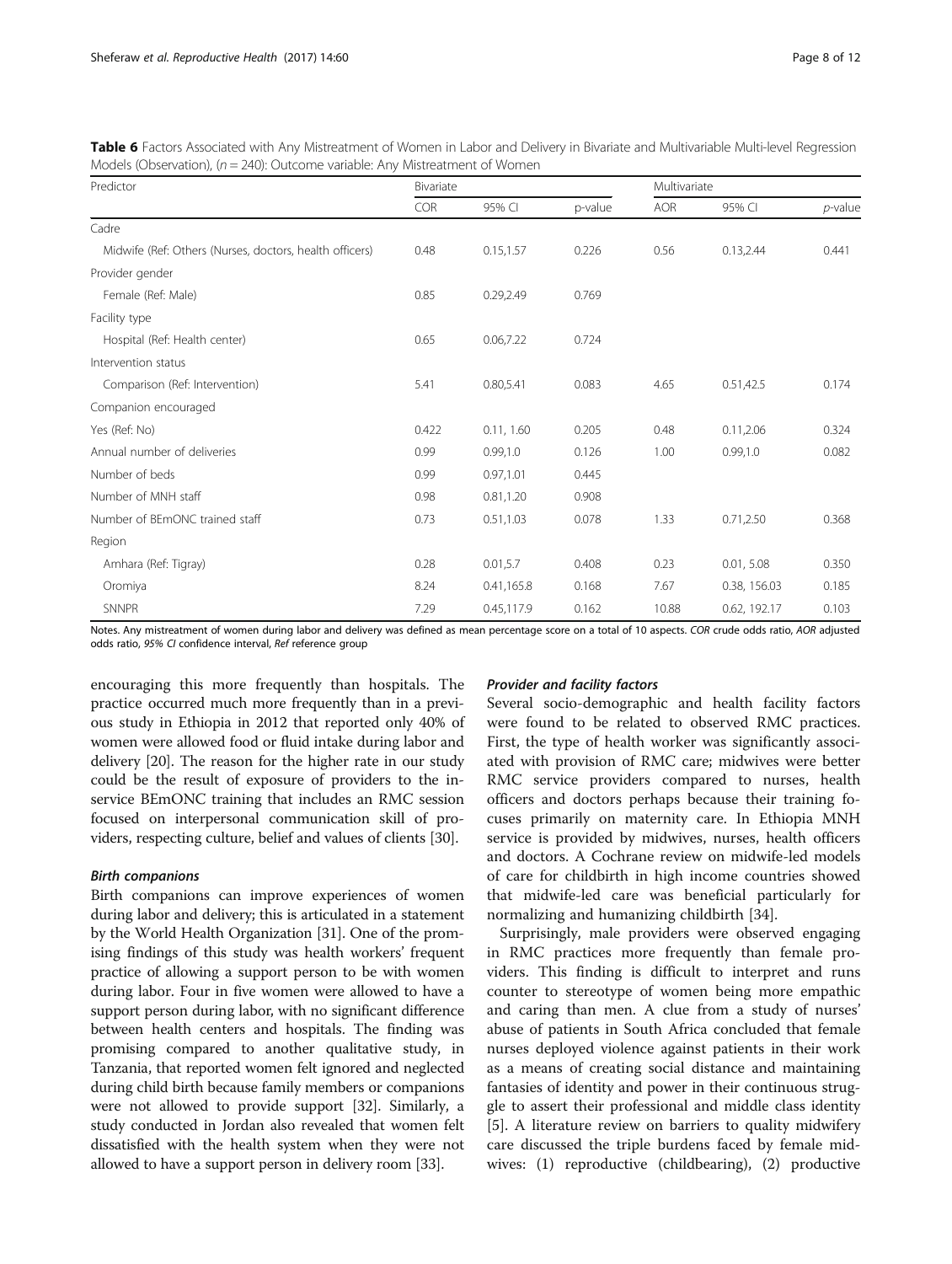(economic), and (3) community management (e.g. unpaid work in support of the community). The effect of social, economic and professional barriers resulted in moral distress and burn out, which may have led to abusive behavior [\[35](#page-10-0)]. The sex and professional disparity in the provision of RMC calls for strengthened intervention starting from teaching institutions, in-service training and health program administration to institutionalize provision of RMC by all providers male and female. This is also in line with MOH's health sector transformational agenda of creating a caring, respectful and companionate health professionals [[36](#page-10-0)].

The third factor that affected provision of RMC was the presence of birth companion. Women were more likely to receive RMC when birth companions were allowed in labor. Presence of birth companions helped the women receive emotional and physical support and comfort from their loved ones, and removed some of the burden from health workers. Respondents in studies in Tanzania discussed how birth companions assisted and encouraged women, because providers were absent [\[32](#page-10-0), [37\]](#page-10-0). The WHO Safe Birth checklist also mentions companions in the context of calling providers for help when needed [\[38](#page-10-0)].

The final factor that showed a significant relationship to the provision of RMC services was implementation of  $SBM-R<sup>°</sup>$ quality improvement approach; facilities that implemented the approach showed higher level of RMC compared to those who did not. SBM-R<sup>®</sup> was one of the quality improvement approaches designed to promote RMC reviewed by Bowser and Hill in the 2010 landscape analysis exploring evidence for mistreatment of women in facility based childbirth [\[39\]](#page-10-0). Integrating RMC in quality improvement approaches is important in order to improve care for women. Experience of care is an integral part of the WHO's Quality of Care Framework for Maternal and Newborn Health [[40\]](#page-10-0) and RMC improves the experience of care.

#### Mistreatment of women

Article IV of the UN's universal rights of childbearing women document states that every woman has the right to be treated with dignity and respect [\[41](#page-10-0)]. In this study, more than a third of the women observed in delivery were not treated with respect, that is, they experienced at least one form of D&A, defined as physical abuse, verbal abuse, violation of privacy and abandonment. In observational studies, physical abuse (slapping/hitting) is expected to be low because of a potential observer effect. In this observational study however, the level of D&A was high compared to an exit interview of women conducted in four sub-counties and Nairobi, Kenya, which reported that 20% of women experienced any form of D&A [\[42](#page-10-0)]. However, it was low compared to the

prevalence of D&A found in a study using exit interviews conducted in four health facilities in Addis Ababa, Ethiopia, in which 98% of women reported at least one form of D&A [\[43](#page-11-0), [44](#page-11-0)]. Given the similar cultural contexts, we believe that there might have been some observational effect reducing the prevalence from what it might have been had there been no observers, though one cannot rule out an actual effect of the intervention without further research designed to rule out observer effects.

Physical abuse (woman being slapped or hit) was reported in 9% of the observations. This is much higher than observations of care in Tanzania where 2.7% of women living with HIV and 4.7% of women who were not HIV positive were physically abused in labor [\[45](#page-11-0)]. Levels of observed physical abuse in this study were also higher than those reported by four client exit interview studies in sub-Saharan Africa [[43, 46](#page-11-0)]. The reason for high rates of physical abuse even in the presence of an external observer was unexpected and needs further investigation as to why health workers are committing such actions. Part of the reason could be rationalization of physical abuse by health providers, with the belief to ensure safety of newborn. In a qualitative study conducted among midwifery students in Ghana and health workers in Nigeria, some students and health workers mentioned it was necessary to hit women to gain compliance [\[47](#page-11-0), [48](#page-11-0)].

In this study, eight percent of women were verbally abused by health providers. This was a little higher than an observational study in a hospital in Tanzania, where providers used non-dignified language with 5.6% and shouted at 6.6% of HIV-negative women while taking their medical history [\[45](#page-11-0)]. An exit interview study conducted in Ethiopia and Kenya showed 14% women in Addis Ababa hospitals [\[43](#page-11-0)] and 18% of women in Kenya were verbally abused [\[42](#page-10-0)]. Reasons for health providers verbally abusing laboring women were not explored in this study but qualitative study in Tanzania suggested coming too early or too late for delivery, wearing old dirty dresses and not pushing strongly were some of the reasons why women were verbally abused by providers [[32\]](#page-10-0). A study in Ghana with midwifery students revealed that both students and their preceptors do not know how to encourage women to push or to open their legs [[48\]](#page-11-0).

The rate of verbal abuse observed was less than in client exit interview reports [\[42](#page-10-0)] [[43\]](#page-11-0). Much work is needed to eliminate verbal abuse by health providers; treating every woman with respect and dignity is a human right issue.

Though there were factors found to be related to positive treatment of women in labor, assessment of socio-demographic and institutional related factors on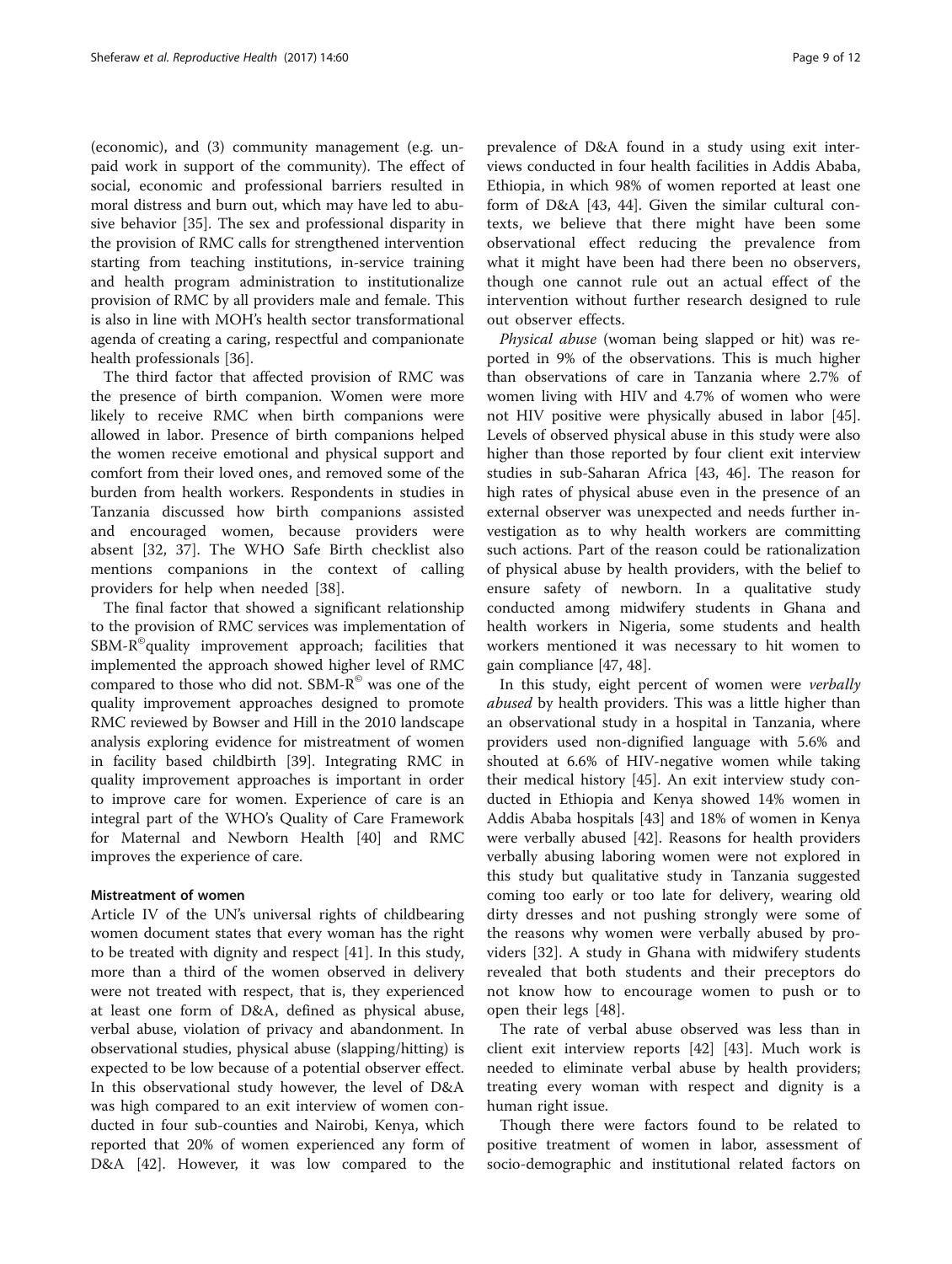the observed mistreatment of women showed that none of the hypothesized factors were significantly associated. This may be related to a greater emphasis on promoting positive behaviors in the quality interventions than on eliminating negative ones, though this requires some investigation. Because we generally think of positive and negative treatment of women as being inversely related to each other and doing one would negate the other, it seems that this was not necessarily the case. Some additional analysis of the relationship between RMC practices and mistreatment of women behaviors may provide useful insight to clinicians, trainers and policy makers.

#### Strengths and limitations

A strength of this study is that it is one of the few that has explored prevalence of mistreatment of women through observation. Most studies conducted on mistreatment of women used client exit interviews to measure mistreatment of women, which may underestimate prevalence due to recall bias. The data collectors who observed providerclient interaction observation were clinicians experienced in BEmONC services, or independent consultants who worked in universities or other health facilities outside their permanent work stations.

Another strength of this study was that it covered both hospitals and health centers in the four major regions of Ethiopia, which strengthens its ecological validity. The study also has a number of limitations. Its main limitation is the cross-sectional design, which precludes any conclusion of causal effect. We found associations between some provider and facility-related factors and RMC but cannot conclude that these factors caused RMC. Another study limitation was the possible Hawthorne effect, in which providers will show acceptable behavior during service provision because they know that they are being observed. This effect usually diminishes with each observation and each provider was observed more than once. Also, we can not ignore the potential measurement error caused by differences in understanding among observers. To minimize the potential measurment error, highly experienced assessors who were national trainers of BEmONC training, who received 5 days of training for the observer role and were actively supervised. Lastly, the observation tool used in this study was not validated in Ethiopia as was the tool recently developed in Ethiopia [[49](#page-11-0)]. However, the study team discussed each item in the tool with participants in the data collectors training. It was useful for the observation guides to collect information on both positive and negative behaviors.

### Conclusion

MNH program managers and health professionals' educational institutions should consider the role of gender and profession on the practice of RMC services. More studies are needed to understand the individual, community, health provider and health facility related factors that affect experience of mistreatment of women in Ethiopia. Preservice education for the maternal health workforce (covers all cadre that work in maternity unit) needs to have RMC as a core area that deserves emphasis. Health care providers were uncomfortable allowing women to deliver other than lying down at their backs. MOH should condider strengthening the training in alternative birthing positions as part of inservice training and preservice education. In addition, inservice training as well as preservice education programs for health workers need to incorporate counselling and communication skills with women in labor. Making delivery beds available that allow alternative birth position in health facilites need to be prioritized. The study team also recommends MOH to consider the role of quality improvement approaches that incorporate providers's behavior on compassionate and respectful care needs to be implemented across facilites in Ethiopia. Moreover, MOH should establish or strengthen the exiting systems that foster accountability to the public and forms of redress when providers do not meet standards. Finally, the study team recommend health institutions should create greater awareness with the public on the levels of RMC that they should create systems to handle and address complaints.

#### Abbreviations

BEmONC: Basic Emergency Obstetrics and Newborn Care; CI: Confidence interval; D&A: Disrespect and abuse; MNH: Maternal and Newborn Health; MOH: Ministry of Health; OR: Odds ratio; RMC: Respectful Maternity Care; SBA: Skilled Birth Attendant; SBM-R<sup>©</sup>: Standards Based Management and Recognition

#### Acknowledgements

We would like to acknowledge Judith Flurton (PhD), Linda Bartlet (PhD), Adrienne Kols, Cindy Geary, Muluneh Yigzaw and Reena Sethi for their critical review of the manuscript.

#### Funding

The funding to conduct this study was made possible by the generous support of the American people through the United States Agency for International Development (USAID) through Maternal and Child Health Integrated Program (MCHIP) under the cooperative agreement GHS-A-00-08-00002-000.

#### Availability of data and material

The datasets during and/or analyzed during the current study available from the corresponding author on reasonable request.

#### Authors' contributions

EDS designed the study, analyzed data and wrote the first draft of a manuscript. EB, YMK co-designed the study and contributed to manuscript writing. SAW, HFB, TB, AE, HG, MMW, FA, TvdA, JS contributed to data interpretation and manuscript writing. All authors read and approved the final manuscript.

#### Competing interests

The authors declare that they have no competing interests.

#### Consent for publication

Not applicable.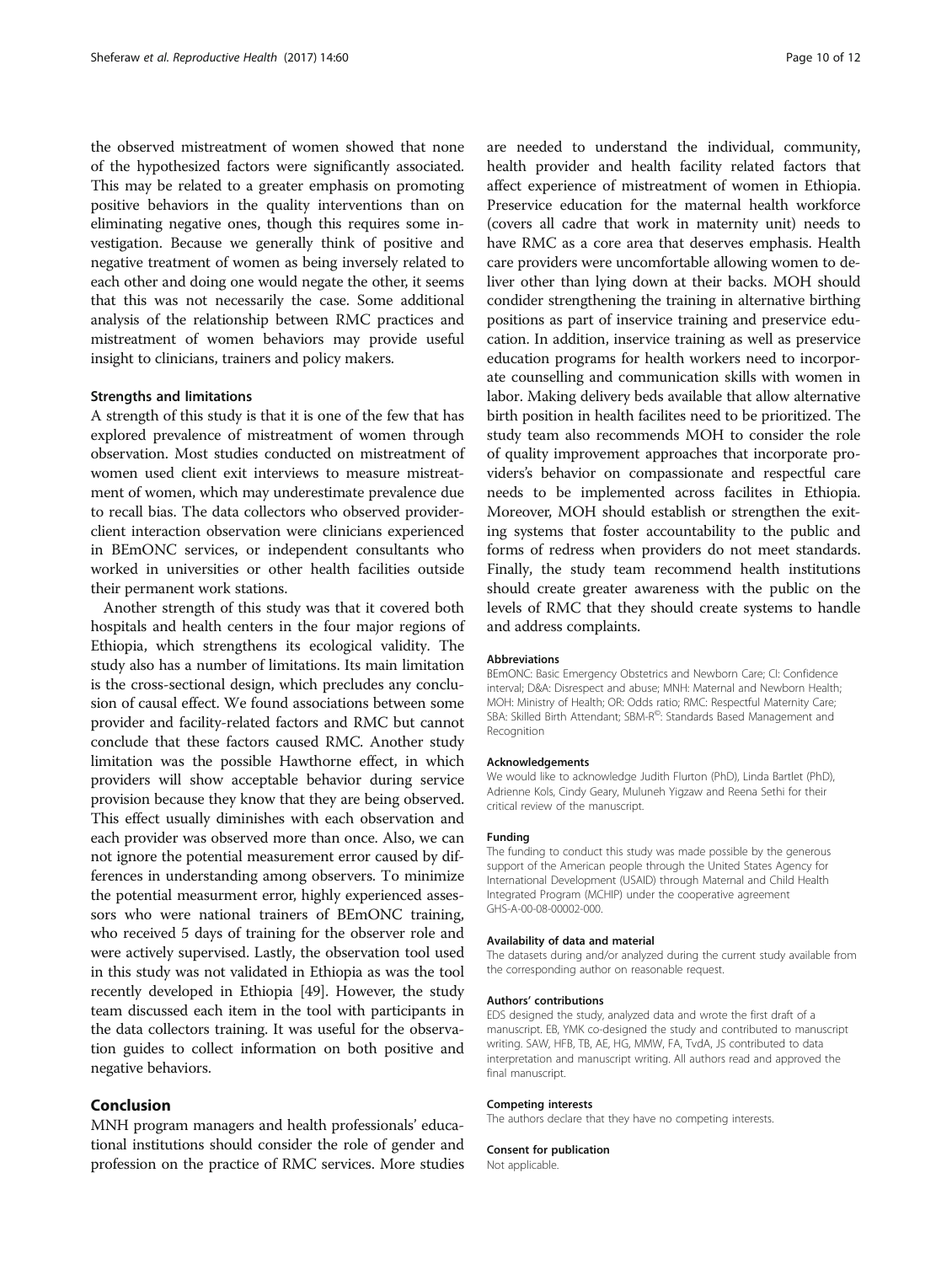#### <span id="page-10-0"></span>Ethics approval and consent to participate

The study protocol was reviewed and approved by the National Ethics Review Committee (NERC) at the Ministry of Science and Technology in Ethiopia. The Johns Hopkins Bloomberg School of Public Health Institutional Review Board in Baltimore, Maryland, USA, indicated the study was exempt from oversight under U.S. legislation, 45 CFR 46.101(b). All participants gave signed consent forms.

#### Publisher's Note

Springer Nature remains neutral with regard to jurisdictional claims in published maps and institutional affiliations.

#### Author details

<sup>1</sup>Jhpiego, Addis Ababa, Ethiopia. <sup>2</sup>Jhpiego, Baltimore, USA. <sup>3</sup>Ethiopian Midwives Association, Addis Ababa, Ethiopia. <sup>4</sup>Ministry of Health, Addis Ababa, Ethiopia. <sup>5</sup>Department of Obstetrics, Leiden University Medical Center, Leiden, The Netherlands. <sup>6</sup>Leeuwarden Medical Centre, Leeuwarden, The Netherlands. <sup>7</sup>University Medical Centre Groningen, University of Groningen, Groningen, The Netherlands.

#### Received: 26 December 2016 Accepted: 3 May 2017 Published online: 16 May 2017

#### References

- The prevention and elimination of disrespect and abuse during facilitybased childbirth: WHO statement. [http://apps.who.int/iris/bitstream/10665/](http://apps.who.int/iris/bitstream/10665/134588/1/WHO_RHR_14.23_eng.pdf) [134588/1/WHO\\_RHR\\_14.23\\_eng.pdf](http://apps.who.int/iris/bitstream/10665/134588/1/WHO_RHR_14.23_eng.pdf). Accessed 2 Dec 2016.
- Pulling back the curtain on disrespect and abuse: The movement to ensure respectful maternity care
- 3. Ethiopia Mini Demographic and Health Survey 2014. [https://www.unicef.](https://www.unicef.org/ethiopia/Mini_DHS_2014__Final_Report.pdf) [org/ethiopia/Mini\\_DHS\\_2014\\_\\_Final\\_Report.pdf](https://www.unicef.org/ethiopia/Mini_DHS_2014__Final_Report.pdf). Accessed 2 Dec 2016.
- 4. Committing to Child Survival: A Promise Renewed. [https://www.unicef.org/](https://www.unicef.org/bangladesh/UNI195958.pdf) [bangladesh/UNI195958.pdf.](https://www.unicef.org/bangladesh/UNI195958.pdf) Accessed 2 Dec 2016.
- Jewkes R, Abrahams N, Mvo Z. Why do nurses abuse patients? Reflections from South African obstetric services. Soc Sci Med. 1998;47(11):1781–95.
- 6. Kruk ME, Paczkowski M, Mbaruku G, de Pinho H, Galea S. Women's preferences for place of delivery in rural Tanzania: a population-based discrete choice experiment. Am J Public Health. 2009;99(9):1666–72.
- 7. Shiferaw S, Spigt M, Godefrooij M, Melkamu Y, Tekie M. Why do women prefer home births in Ethiopia? BMC Pregnancy Childbirth. 2013;13:5.
- 8. Bohren MA, Hunter EC, Munthe-Kaas HM, Souza JP, Vogel J, Gülmezoglu AM. Facilitators and barriers to facility-based delivery in low- and middleincome countries: a qualitative evidence syntesis. Reprod Health J. 2014;11:71.
- 9. Campbell OMR, Graham WJ. Strategies for reducing maternal mortality: Getting on with what works. Lancet (London, England). 2006;368(9543): 1284–99.
- 10. Bowser D, Hill K. BowsExploring evidence for disrespect and abuse in facility-based childbirth: report of a landscape analysis. In. Washington (District of Columbia): United States Agency for International Development; 2010.
- 11. Helath sector Transformation Plan 2015-2020. [http://www.moh.gov.et/](http://www.moh.gov.et/documents/26765/0/Health+Sector+Transformation+Plan/5542a23a-9bc7-46a2-8c1f-8b32c2603208?version=1.0) [documents/26765/0/Health+Sector+Transformation+Plan/5542a23a-9bc7-](http://www.moh.gov.et/documents/26765/0/Health+Sector+Transformation+Plan/5542a23a-9bc7-46a2-8c1f-8b32c2603208?version=1.0) [46a2-8c1f-8b32c2603208?version=1.0](http://www.moh.gov.et/documents/26765/0/Health+Sector+Transformation+Plan/5542a23a-9bc7-46a2-8c1f-8b32c2603208?version=1.0). Accessed 6 May 2017.
- 12. Basic Emergency Obstetric & Newborn Care (BEmONC). Training Manual [http://pdf.usaid.gov/pdf\\_docs/PA00JX4F.pdf.](http://pdf.usaid.gov/pdf_docs/PA00JX4F.pdf) Accessed 2 Dec 2016.
- 13. Standards-Based Management and Recognition (SBM-R)—A Field Guide: A Practical Approach for Improving the Performance and Quality of Health Services. [http://www.dhsc.edu.et/res/SBMR.pdf.](http://www.dhsc.edu.et/res/SBMR.pdf) Accessed 2 Dec 2016.
- 14. Kim YM, Banda J, Kanjipite W, Sarkar S, Bazant E, Hiner C, Tholandi M, Reinhardt S, Njobvu PD, Kols A, et al. Improving performance of Zambia Defence Force antiretroviral therapy providers: evaluation of a standardsbased approach. Glob Health Sci Pract. 2013;1(2):213–27.
- 15. Kols A, Kim YM, Bazant E, Necochea E, Banda J, Stender S. A standardsbased approach to quality improvement for HIV services at Zambia Defence Force facilities: results and lessons learned. AIDS (London, England). 2015;29 Suppl 2:S145–153.
- 16. Kim YM, Chilila M, Shasulwe H, Banda J, Kanjipite W, Sarkar S, Bazant E, Hiner C, Tholandi M, Reinhardt S, et al. Evaluation of a quality improvement intervention to prevent mother-to-child transmission of HIV (PMTCT) at Zambia defence force facilities. BMC Health Serv Res. 2013;13:345.
- 17. Necochea E, Tripathi V, Kim YM, Akram N, Hyjazi Y, da Luz VM, Otolorin E, Pleah T, Rashidi T, Bishanga D. Implementation of the Standards-Based Management and Recognition approach to quality improvement in maternal, newborn, and child health programs in low-resource countries. Int J Gynaecol Obstet. 2015;130 Suppl 2:S17–24.
- 18. Adams G, Gulliford MC, Ukoumunne OC, Eldridge S, Chinn S, Campbell MJ. Patterns of intra-cluster correlation from primary care research to inform study design and analysis. J Clin Epidemiol. 2004;57(8):785–94.
- 19. Getachew A, Ricca J, Cantor D, Rawlins B, Rosen H, Tekleberhan A, et al. Quality of care for prevention and management of common maternal and newborn complications: a study of Ethiopia's hospitals. Baltimore: Jhpiego; 2011.
- 20. Rosen HE, Lynam PF, Carr C, Reis V, Ricca J, Bazant ES, Bartlett LA. Direct observation of respectful maternity care in five countries: a cross-sectional study of health facilities in East and Southern Africa. BMC Pregnancy Childbirth. 2015;15(1):306.
- 21. Bohren MA, Vogel JP, Hunter EC, Lutsiv O, Makh SK, Souza JP, Aguiar C, Saraiva Coneglian F, Diniz AL, Tuncalp O, et al. The mistreatment of women during childbirth in health facilities globally: a mixed-methods systematic review. PLoS Med. 2015;12(6):e1001847. discussion e1001847.
- 22. U.S. Census Bureau: Census and Survey Processing System: Release 5.0. In.: U.S. Census Bureau, ICFI, and Serpro S.A.; 2012.
- 23. StataCorp. Stata Statistical Software: Release 13. College Station, TX: Stata Corp LP; 2013.
- 24. Peugh JL. A practical guide to multilevel modeling. J Sch Psychol. 2010; 48(1):85–112.
- 25. World Health Organization (WHO): Standards for improving quality of maternal and newborn care in health facilities. In.; 2016.
- 26. Bohren. Facilitators and barriers to facility-based delivery in low- and middle-income countries: a qualitative evidence synthesis Globally: A Mixed-Methods Systematic Review. PLoS Med. 2014;6(e1001847):12.
- 27. Jemal Yousuf MAaFS: Maternal health beliefs, attitudes and practices among Ethiopian Afar. In: Exchange on HIV/AIDS, Sexuality and Gender. 2011: 12-15. <http://www.bibalex.org/Search4Dev/files/377648/216504.pdf>. Accessed 10 Ded 2017.
- 28. Afsana K, Rashid SF. The challenges of meeting rural Bangladeshi women's needs in delivery care. Reprod Health Matters. 2001;9(18):79–89.
- 29. Kyomuhendo Grace Bantebya GB: Low use of rural maternity services in Uganda: impact of women's status, traditional beliefs and limited resources. Reproductive Health Matters. 2003;11(21):16-26.
- 30. Federal Democratic Republic of Ethiopia, Ministry of Health. Basic emergency obstetric and newborn care (BEmONC) training manual. Ethiopia Ministry of Health; 2013. [http://pdf.usaid.gov/pdf\\_docs/PA00JX4F.](http://pdf.usaid.gov/pdf_docs/PA00JX4F.pdf) [pdf](http://pdf.usaid.gov/pdf_docs/PA00JX4F.pdf). Accessed 7 Nov 2016.
- 31. World Health Organization (WHO): Companion of choice during labour and childbirth for improved quality of care. In.; 2016.
- 32. McMahon SA, George AS, Chebet JJ, Mosha IH, Mpembeni RN, Winch PJ. Experiences of and responses to disrespectful maternity care and abuse during childbirth; a qualitative study with women and men in Morogoro Region, Tanzania. BMC Pregnancy Childbirth. 2014;14:268.
- 33. Reem Hatamleh IASCHEtEoJWWMCS, Health Care for Women International, 34:6, 499-512, doi:[10.1080/07399332.2012.680996.](http://dx.doi.org/10.1080/07399332.2012.680996)
- 34. Sandall J, Soltani H, Gates S, Shennan A, Devane D. Midwife-led continuity models versus other models of care for childbearing women. Cochrane Database Syst Rev. 2016;4:Cd004667.
- 35. Filby A, McConville F, Portela A. What prevents quality midwifery care? a systematic mapping of barriers in Low and middle income countries from the provider perspective. PLoS One. 2016;11(5):e0153391.
- 36. FMOH: Health Sector Transformation Plan 2015/16-2019/20. In. Edited by Health TFDRoEMo. Addis Ababa, Ethiopia: FMOH; 2015
- 37. Shimpuku Y, Patil CL, Norr KF, Hill PD. Women's perceptions of childbirth experience at a hospital in rural Tanzania. Health Care Women Int. 2013;34(6):461–81.
- 38. World Health Organization (WHO): WHO Safe Childbirth Checklist. In.; 2015. 39. Bowser, Hill: Exploring evidence for disrespect and abuse in facility-based
- childbirth: Report of a landscape analysis In.: USAID; 2010.
- 40. Tuncalp O, Were WM, MacLennan C, Oladapo OT, Gulmezoglu AM, Bahl R, Daelmans B, Mathai M, Say L, Kristensen F, et al. Quality of care for pregnant women and newborns-the WHO vision. BJOG. 2015;122(8):1045–9.
- 41. White Ribbon Alliance, Respectful Maternity Care: The Universal Rights of Childbearing Women (WRA 2011). In.
- 42. Abuya T, Ndwiga C, Ritter J, Bellows B, Binkin N, Charlotte WE: The effect of a multi-component intervention on disrespect and abuse during childbirth in Kenya. BMC pregnancy and childbirth 2015, 15(224):5-6.